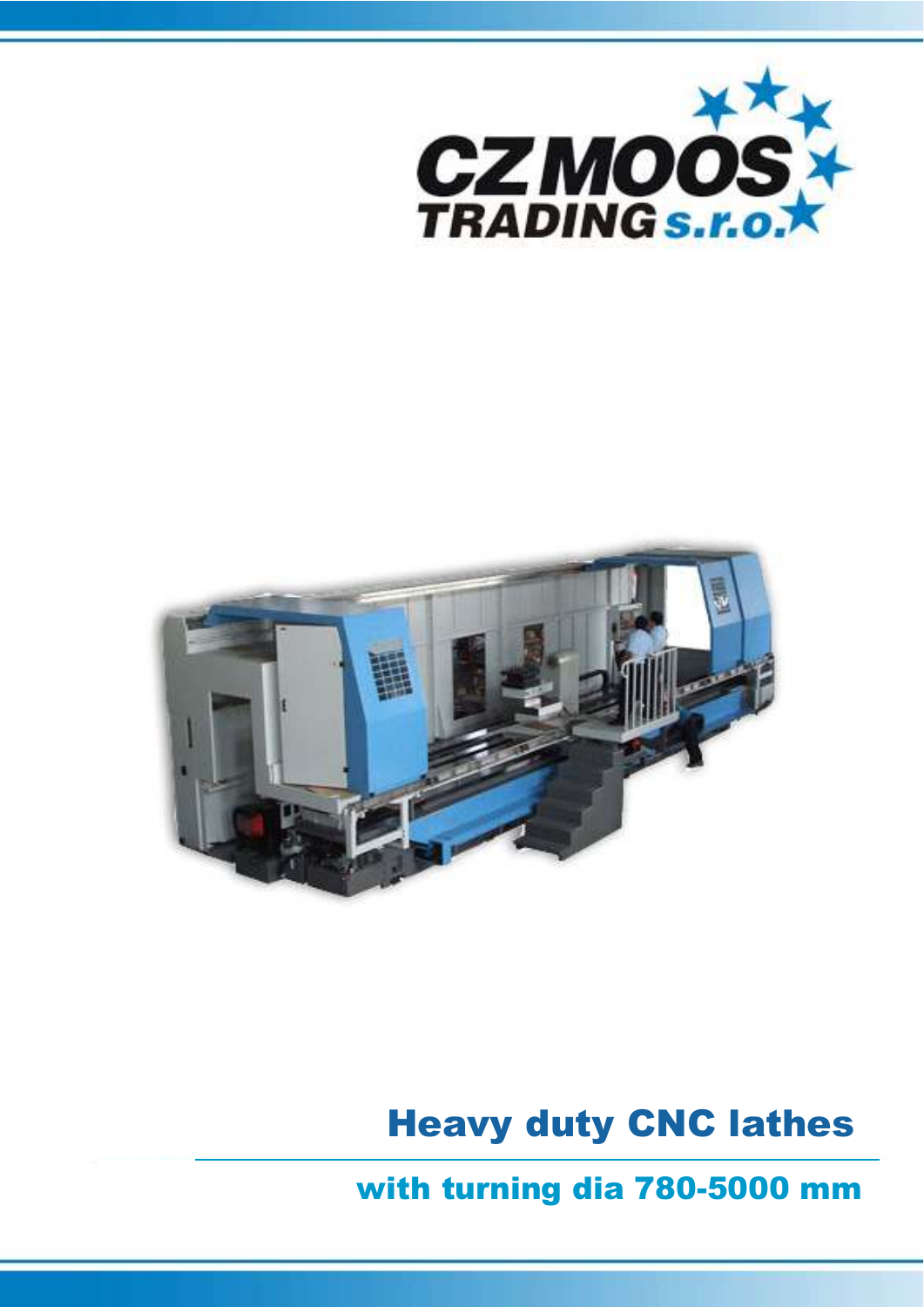## Heavy duty CNC lathe with large machining capacity

This category of extra heavy CNC lathes comes from a workshop **TOP TURN, the world's leading manufacturer of lathes of similar size** from Taiwan.

Lathes are designed based on years of experience with manufacturing lathes with rotating large diameter and length of the workpiece . They offer really great working performance with high torque during machining pieces of impeller diameter to 5000 mm. **Solid cast iron bed, ensures high machine rigidity so under intense roughing operations can be done with great precision work** . The entire machine structure is plotted down to the smallest detail , so that the machine operator was the most effective

They are suitable **for serial processing of long and massive piece of heavy industry** .It is designed for roughing and finishing large shaft and flange parts , the thread cutting , drilling, turning, cones and various shaped surfaces of revolution. Addition of C and Y axes can also multiply the effectiveness of working machines.



#### **They are suitable for serial processing of long and massive piece of heavy industry**.

#### **swing over bed 780-5000 mm, distance between centers 30 meters**



Lathes are manufactured in several versions, with each series offers a wide choice of main engine power and average drilling spindle.

All major parts, such as bed, slide, headstock are iron castings, which are internally reinforced to resist bending and damped vibration generated during machining.

The castings are hardened to **50- 52 HRC, which provides a very high accuracy machining.** Bed, slide, headstock, pedestal and other parts are cast in a mold with resin sand.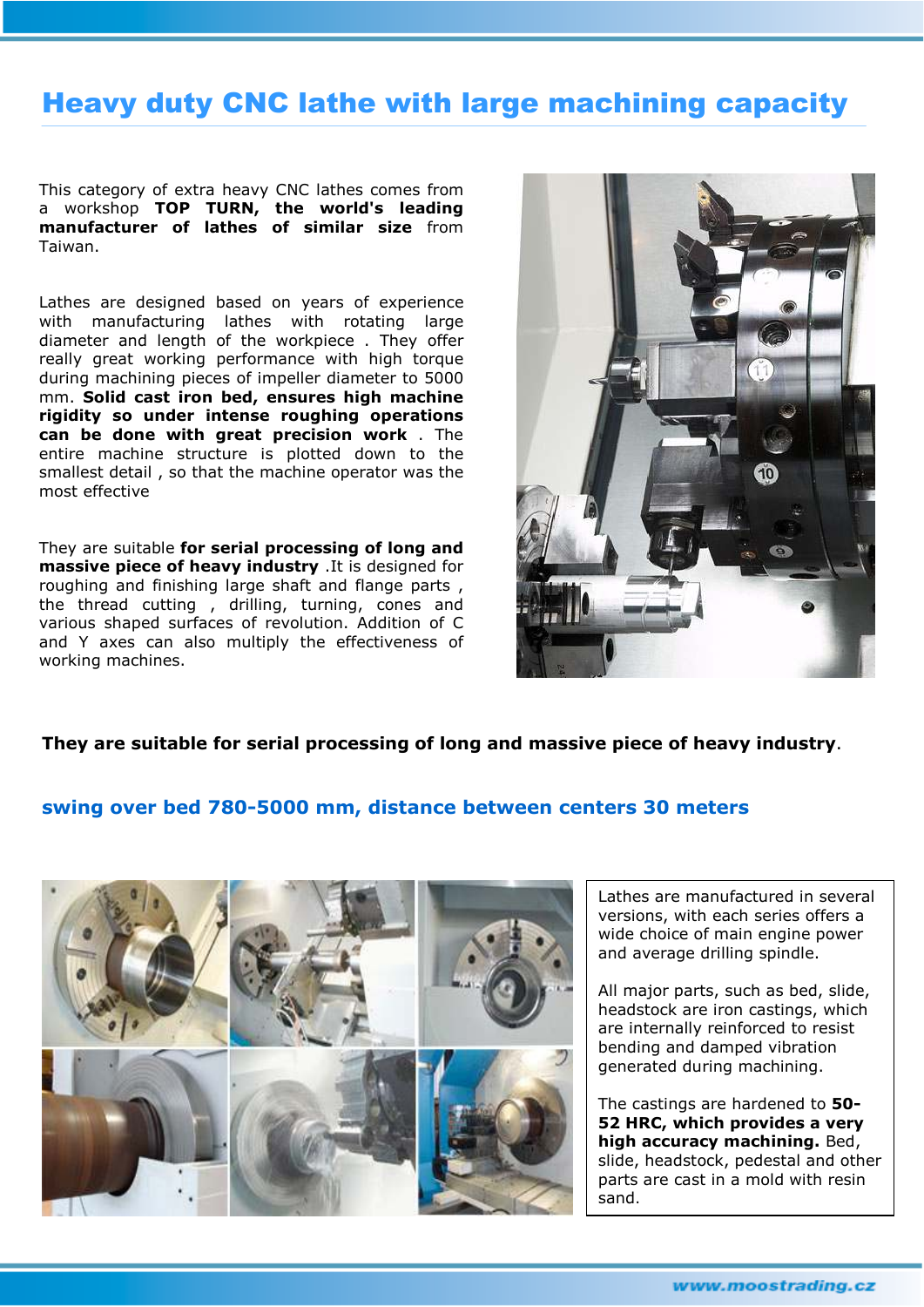



| <b>Specifications:</b>      | <b>S36</b>                                      | <b>S36L</b>          | <b>S36LL</b>         |  |  |
|-----------------------------|-------------------------------------------------|----------------------|----------------------|--|--|
| <b>Swing Over Bed</b>       |                                                 | 780 mm               |                      |  |  |
| Max Swing Over Carriage     | 500 mm, 550 mm                                  |                      |                      |  |  |
| Max turning length          | 700mm                                           | 1200mm               | 1700mm               |  |  |
| Distance between centers    | 850mm                                           | 1350mm               | 1850mm               |  |  |
| Max spindle speed           |                                                 | 1200 rpm             |                      |  |  |
| Spindle speed steps         | 3                                               |                      |                      |  |  |
| Spindle nose                | $A2-11$                                         |                      |                      |  |  |
| Spindle motor               | 30/35 HP (22/26 kW) option: 40/50 HP (30/37 kW) |                      |                      |  |  |
| Spindle bore                | 165 mm                                          |                      |                      |  |  |
| Bar capacity using          | 117-155 mm                                      |                      |                      |  |  |
| <b>Type</b>                 | Servo                                           |                      |                      |  |  |
| Number of tool stations     | 10; Option: 12                                  |                      |                      |  |  |
| Shank height on square tool | 32 mm                                           |                      |                      |  |  |
| Boring bar diameter         | 50 mm                                           |                      |                      |  |  |
| X axis travel (box way)     |                                                 | 275 mm               |                      |  |  |
| Z-axis travel (box way)     | 800 mm                                          | 1300 mm              | 1800 mm              |  |  |
| Rapid traverse (X-axis)     | 1.5m/min                                        |                      |                      |  |  |
| Rapid traverse (Z-axis)     | 24m/min                                         | $24 \text{ m/min}$   | $15 \text{ m/min}$   |  |  |
| Y-axis travel               |                                                 | 55 mm                |                      |  |  |
| Rapid traverse              | 8 m/min                                         |                      |                      |  |  |
| <b>Ballscrew diameter</b>   | 40mm x P10                                      |                      |                      |  |  |
| Turret                      | 12-position servo VDI                           |                      |                      |  |  |
| Motor                       | Fanuc Alpha 3 AC spindle motor                  |                      |                      |  |  |
| Speed                       | 5000 rpm                                        |                      |                      |  |  |
| <b>Spindle Resolution</b>   | $0.001^{\circ}$                                 |                      |                      |  |  |
| Tailstock spindle travel    | 750mm                                           | 1250mm               | 1750mm               |  |  |
| Quill diameter              | 110mm                                           |                      |                      |  |  |
| <b>Quill travel</b>         | 100mm                                           |                      |                      |  |  |
| Quill taper                 | MT #5                                           |                      |                      |  |  |
| Dimensions (L x W x H)      | 4200 x 1900 x 2100 mm                           | 4700 x 1900 x 2100mm | 5200 x 1900 x 2100mm |  |  |
| Weight                      | 7,100 kg                                        | 8200 kg              | 9250 kg              |  |  |

#### **Standard accessories**

- Fanuc Oi-TC Package with 8.4" LCD Color Monitor
- AC Spindle Motor
- AC Servo Motor
- Headstock Lubrication Oil Tank
- Oil Thermal Control Device
- Electric Cabinet Air Conditioner
- Built-in Type Rotating Tailstock Quill MT#6
- Hydraulic Power Tailstock
- Baruffaldi 12-Station Servo Turret
- Boring Tool Holder x 4pcs. (I.D. 60mm)
- Tray Type Chip Conveyor and Chip Cart
- Slide Way and Ballscrew Lubrication System
- High Pressure Coolant Pump
- Full Safety Guard
- Leveling Pad, Screw, Nut
- Tool Box and Kits
- Work Light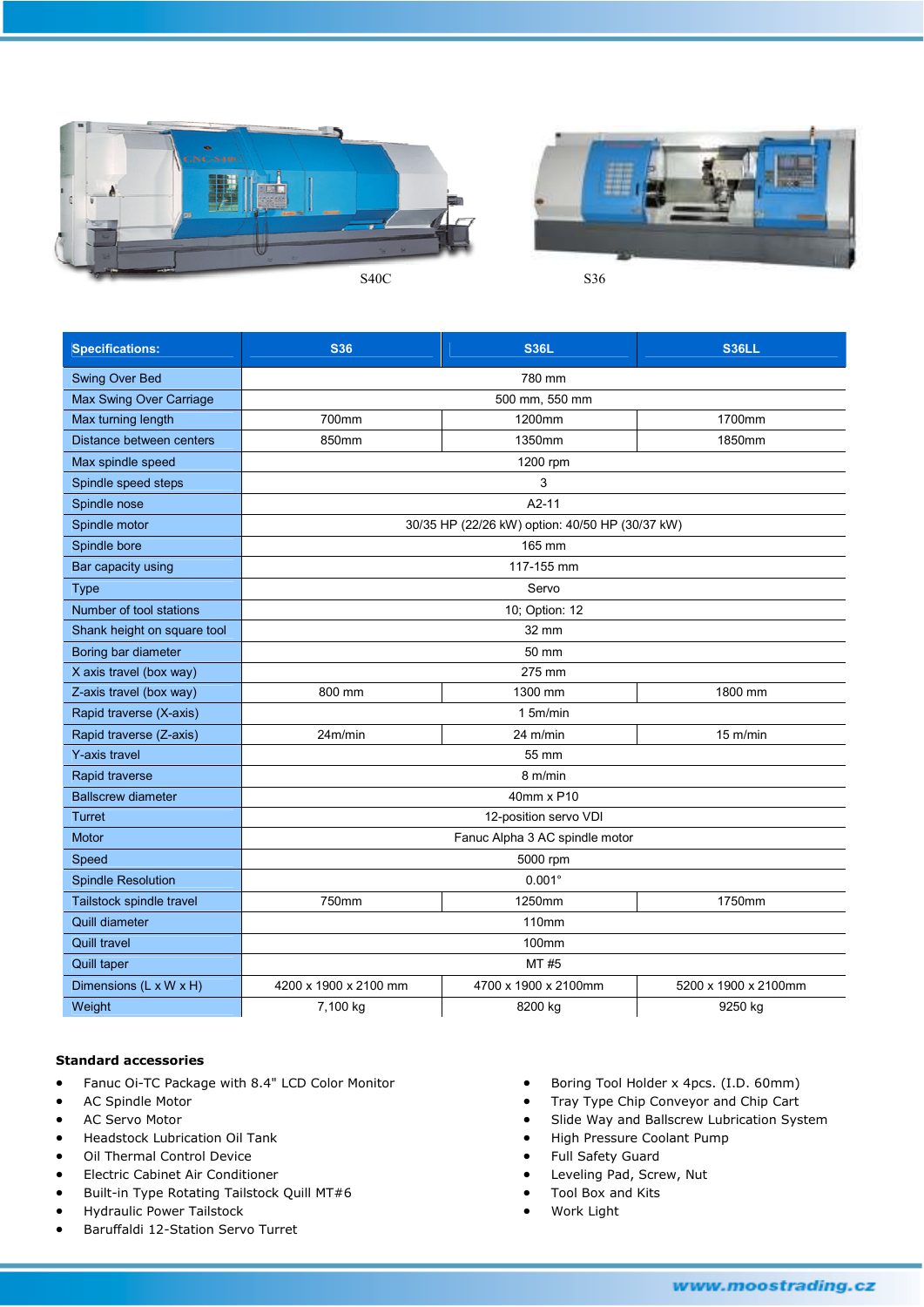| <b>Specifications:</b>          | <b>S40</b>                            | <b>S40C</b>                 | <b>S50</b>                               | <b>S50C</b>                                                                            |  |  |
|---------------------------------|---------------------------------------|-----------------------------|------------------------------------------|----------------------------------------------------------------------------------------|--|--|
| Center height                   |                                       | 505 mm                      |                                          | 637 mm                                                                                 |  |  |
| Swing over bed                  | 1010 mm                               |                             | 1275 mm                                  |                                                                                        |  |  |
| <b>Swing over Carriage</b>      |                                       | $\overline{6}80$ mm         |                                          | $\overline{970}$ mm                                                                    |  |  |
| Distance between                | 2000~6000mm                           |                             |                                          |                                                                                        |  |  |
| centers                         |                                       |                             |                                          |                                                                                        |  |  |
| Width                           |                                       |                             | 1475mm                                   |                                                                                        |  |  |
| Spindle speed                   |                                       | 1-600 rpm                   |                                          | 1-500 rpm                                                                              |  |  |
| Spindle nose                    |                                       | A2-15; Option: A2-20, A2-28 |                                          | A2-15; Option: A2-20, A2-28                                                            |  |  |
| Spindle motor                   |                                       |                             | kW) 137 HP (100 kW)                      | 30/35 HP (22/26/kW) Options: 40/50 HP (30/37 kW), 50/60 HP (37/45 kW) 80/100 HP (60/75 |  |  |
| Spindle bore                    |                                       |                             | 230mm Options: 318m, 360mm, 410mm, 535mm |                                                                                        |  |  |
| Number of tool stations         | 12                                    |                             |                                          |                                                                                        |  |  |
| Tool shank cross                | 40mm                                  |                             |                                          |                                                                                        |  |  |
| section                         |                                       |                             |                                          |                                                                                        |  |  |
| Tool shank diameter             | 60mm                                  |                             |                                          |                                                                                        |  |  |
| <b>TRAVELS</b>                  |                                       |                             |                                          |                                                                                        |  |  |
| X axis travel (box way)         | 535mm<br>662mm                        |                             |                                          |                                                                                        |  |  |
| Z-axis travel (box way)         | same as distance between centers      |                             |                                          |                                                                                        |  |  |
| <b>Cutting feedrate</b>         | $0.001 - 500$ mm/rev                  |                             |                                          |                                                                                        |  |  |
| Ballscrew diameter (X-<br>axis) | 50mm x P10                            |                             |                                          |                                                                                        |  |  |
| <b>Ballscrew Diameter (X-</b>   | 63mm X P10 (over 5m use linear motor) |                             |                                          |                                                                                        |  |  |
| Axis)                           |                                       |                             |                                          |                                                                                        |  |  |
| <b>TAILSTOCK</b>                |                                       |                             |                                          |                                                                                        |  |  |
| Quill diameter                  | 235mm                                 |                             |                                          |                                                                                        |  |  |
| <b>Quill travel</b>             | $250$ mm                              |                             |                                          |                                                                                        |  |  |
| Quill taper                     | MT #6                                 |                             |                                          |                                                                                        |  |  |
| Quill diameter                  |                                       | Servo VDI50, 12-<br>station |                                          | Servo VDI50, 12-station                                                                |  |  |
| C- axe (option)                 |                                       |                             |                                          |                                                                                        |  |  |
| Motor                           | ---                                   | 7.5/11 kW                   | $---$                                    | $7.5/11$ kW                                                                            |  |  |
| Speed                           | $---$                                 | 5,000 rpm                   | $---$                                    | 5,000 rpm                                                                              |  |  |
| Spindle resolution              | $---$                                 | $0.001^\circ$               | $---$                                    | $0.001^\circ$                                                                          |  |  |
| <b>AC Servo</b>                 | $12$ HP $(9$ kW)                      |                             |                                          |                                                                                        |  |  |
| Hydraulic pump motor            | 5 HP (3.75 kW)                        |                             |                                          |                                                                                        |  |  |
| Coolant pump motor              | $1.5$ HP $(1.1$ kW)                   |                             |                                          |                                                                                        |  |  |
| W x H                           | 3470 x 3400 mm                        |                             | 3470 x 3400 mm                           |                                                                                        |  |  |
| L(2000mm)                       | 8100mm                                |                             | 8100 mm                                  |                                                                                        |  |  |
| Weight                          | 31000kg                               |                             | 32000kg                                  |                                                                                        |  |  |



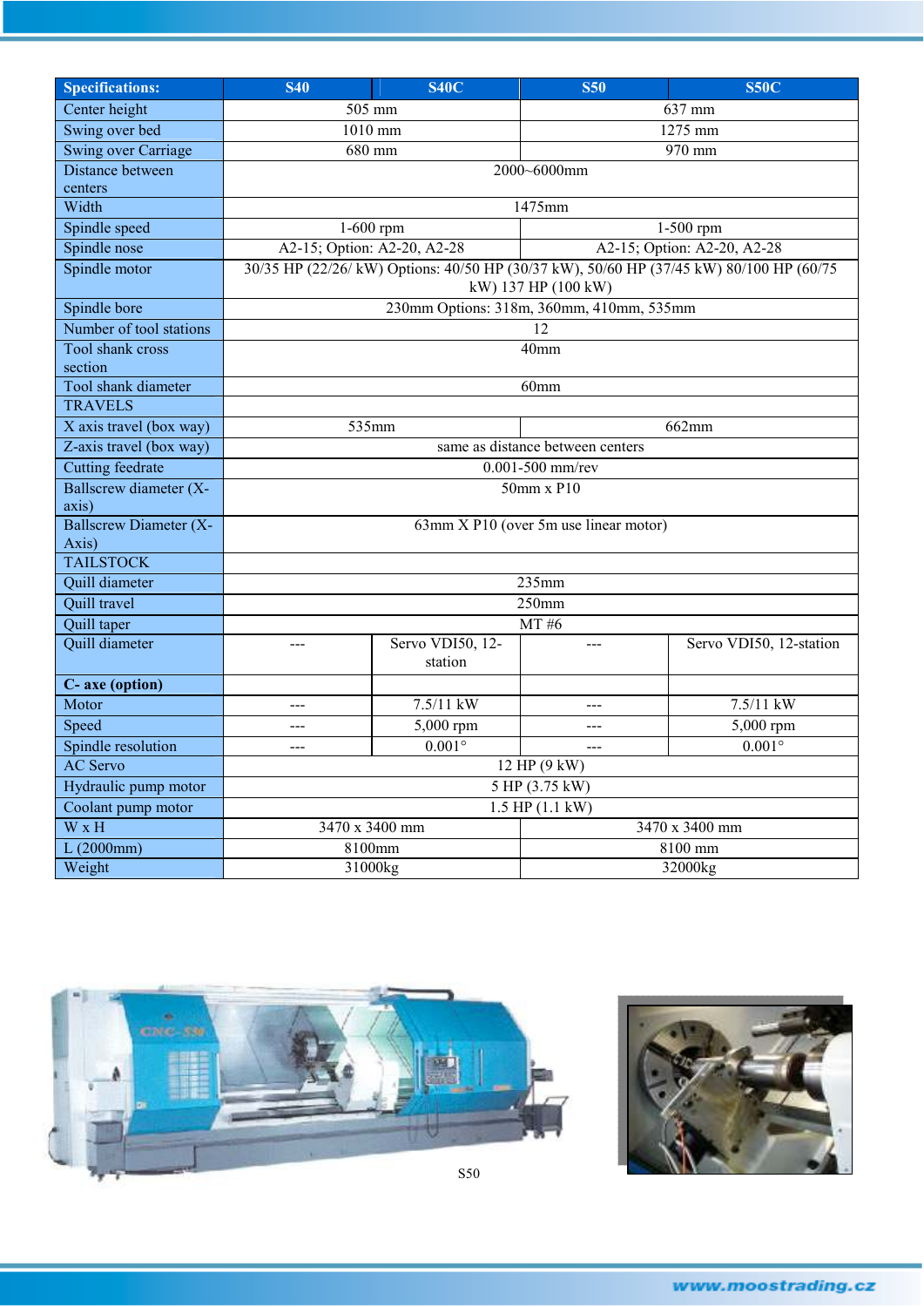



| <b>Specifications:</b>      | <b>XCF-46</b>                             | <b>XCF-56</b>                                              |  |  |
|-----------------------------|-------------------------------------------|------------------------------------------------------------|--|--|
| Swing Over Bed              | 1120 mm<br>1400 mm                        |                                                            |  |  |
| Swing over carriage         | 750 mm<br>1000 mm                         |                                                            |  |  |
| Distance between centers    | 1000~10000 mm                             |                                                            |  |  |
| <b>BED Width</b>            | 840 mm                                    |                                                            |  |  |
| Spindle speed               | 1-600 rpm<br>1-500 rpm                    |                                                            |  |  |
| Spindle steps               | 3                                         |                                                            |  |  |
| Spindle nose                | A2-11; Option: A2-15, A2-20               | A2-11; Option: A2-15, A2-20,<br>$A2-28$                    |  |  |
| Spindle motor               | 22/26/ kW Options: 30/37 kW               |                                                            |  |  |
| Spindle bore                | 165 mmOptions: Ø 230 mm, 318 mm,<br>360mm | 165 mmOptions: Ø 230 mm, 318 mm, 360 mm, 410<br>mm, 535 mm |  |  |
| Front bearing ID            | 200mm                                     | 304 mm                                                     |  |  |
| Number of tool stations     | 4 or 10                                   |                                                            |  |  |
| Tool height for square tool | 50 / 32 mm                                |                                                            |  |  |
| <b>Tool shank diameter</b>  | $50$ mm                                   | 50mm Option: 60mm                                          |  |  |
| X axis travel (box way)     | 560 mm                                    | 650 mm                                                     |  |  |
| Z-axis travel (box way)     | 1300~10300 mm                             |                                                            |  |  |
| Rapid traverse (X-axis)     | 12 m/min                                  |                                                            |  |  |
| Rapid traverse (Z-axis)     | $10 \text{ m/min}$                        |                                                            |  |  |
| <b>TAILSTOCK (option)</b>   |                                           |                                                            |  |  |
| Quill diameter              | 235 mm                                    |                                                            |  |  |
| <b>Quill travel</b>         | 250 mm                                    |                                                            |  |  |
| <b>Quill taper</b>          | MT#6                                      |                                                            |  |  |
| Spindle nose                | $A1-6$                                    |                                                            |  |  |
| <b>C-AXIS (option)</b>      |                                           |                                                            |  |  |
| Turret                      | Servo VDI50, 12-station                   |                                                            |  |  |
| Motor                       | 7.5/11 kW                                 |                                                            |  |  |
| Speed                       | 5,000 rpm                                 |                                                            |  |  |
| Spindle resolution          | $0.001^{\circ}$                           |                                                            |  |  |
| <b>Y-AXIS (option)</b>      |                                           |                                                            |  |  |
| <b>Travel</b>               | $4.33 (+/-110)$                           |                                                            |  |  |
| Rapid traverse              | $12 \text{ m/min}$                        |                                                            |  |  |
| <b>Ballscrew diameter</b>   | 40 mm x P10                               |                                                            |  |  |
| Bedway width                | 254 mm                                    |                                                            |  |  |
| MACHINE SIZE (W x H)        | 2905 x 2860 mm                            |                                                            |  |  |